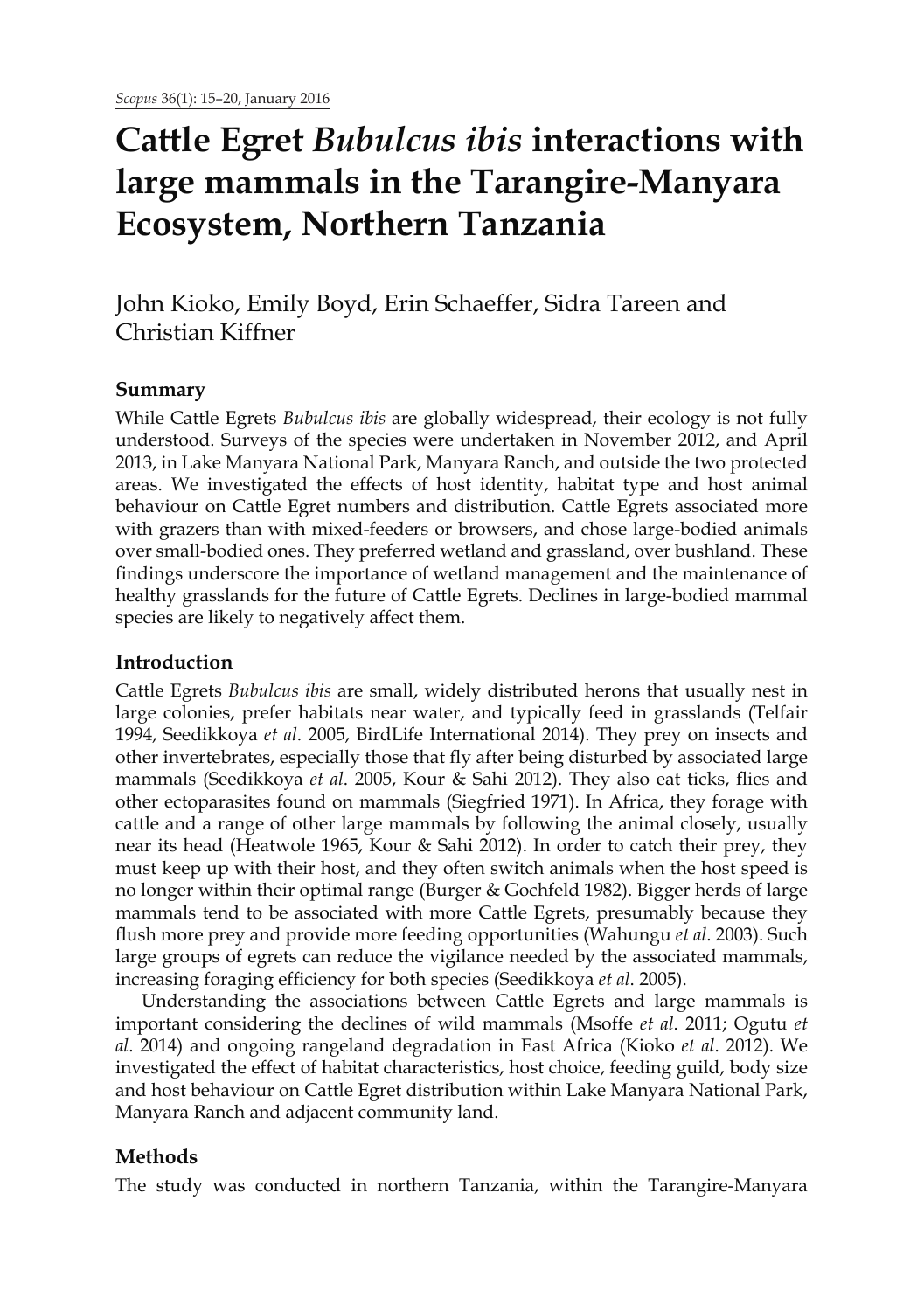Ecosystem (TME). The study sites were: Lake Manyara National Park (LMNP) (3°30'S, 35°50'E), Manyara Ranch (MR) (3º58'S, 36º00'E) and adjacent areas under human use (e.g., cultivation, homesteads and livestock grazing). Annual rainfall is approximately 650mm per year (Morrison & Bolger 2012), with a short rainy season (Nov–Dec) and a longer rainy season (Mar–May). The habitat is typical savanna, dominated by *Acacia-Commiphora* bushland and open grasslands. Lake Manyara (200 km<sup>2</sup>) was a dominant feature within the study area. Much of the area has limited perennial freshwater sources, but there are a few perennial rivers and dams that help to sustain wildlife and livestock. Domestic livestock included cattle, goats, sheep, and donkeys. Common wild mammals included Thomson's gazelle *Gazella thomsonii*, Kirk's dik dik *Madoqua kirkii*, wildebeest *Conochaetes taurinus albojubatus*, Burchell's zebra *Equus burchelli*, impala *Aepyceros melampus*, Cape buffalo *Syncerus caffer*, and hippopotamus *Hippopotamus amphibious*. The wildlife is mostly found within the protected areas, except for a few species that disperse into adjacent human-settled areas. LMNP is bordered by farmlands that largely rely on furrow irrigation. The irrigated farms are associated with aggregations of waterbirds, including Cattle Egrets.

We walked or drove 2km transects that were 500m apart during the dry season (April 2012) and during the short rainy season (November 2013). We noted the location of Cattle Egrets, and the number and associated species of large mammal. Large mammals were defined as any mammal species bigger than a Kirk's dik dik. Sheep and goats were grouped together as 'shoats' as they were often mixed. We also recorded the activity of Cattle Egrets and large mammals. Egret activity was classified as stationary, flying, foraging, or vigilant, while large mammal activity was classified as resting, walking or vigilant. Fifty-three transects were undertaken in LMNP, 97 in MR, and 63 in the human-use areas. Cattle Egrets within 50m of a large mammal (Heatwole 1965) and seemingly responding to the animal were considered to be associating.

Data analysis was done in SPSS Statistics 17.0 (SPSS 2009). Jacob's Index (Jacobs 1974) was used to determine Cattle Egret host preference. Jacob's Index scores were calculated based on mammal feeding guilds: grazers, browsers, and mixed-feeders; and a higher score indicated a more highly preferred host (Blondel 2003). Habitat preference was determined using Ivlev's Selectivity Index (Ivlev 1961). The index has a possible range of -1 to +1, with negative values indicating avoidance and positive values indicating preference. Higher scores indicate a highly preferred habitat. The relationship between mammal group size and the number of Cattle Egrets was determined using Spearman's rank correlation. A linear regression was used to determine the effect of host body size (average log body mass) on Cattle Egret host choice (based on Jacob's Index score). Chi-square cross tabulation was used to evaluate the extent of association between Cattle Egrets and large mammal species. A Kruskal-Wallis Test was used to determine whether flock sizes of egrets varied across different habitats.

# **Results**

# *Influence of habitat type and surface water on distribution of egrets*

The three study sites consisted of woodland (18%), closed bushland (10%), open bushland (31%), scrubland (17%), wetland (4%) and grassland (20%). Cattle Egret group size did not vary across habitat types (Kruskall-Wallis,  $\chi^2$ =1.254, df=3,  $p = 0.740$ ). However, Ivlev's Index values showed that wetlands (0.84) and grasslands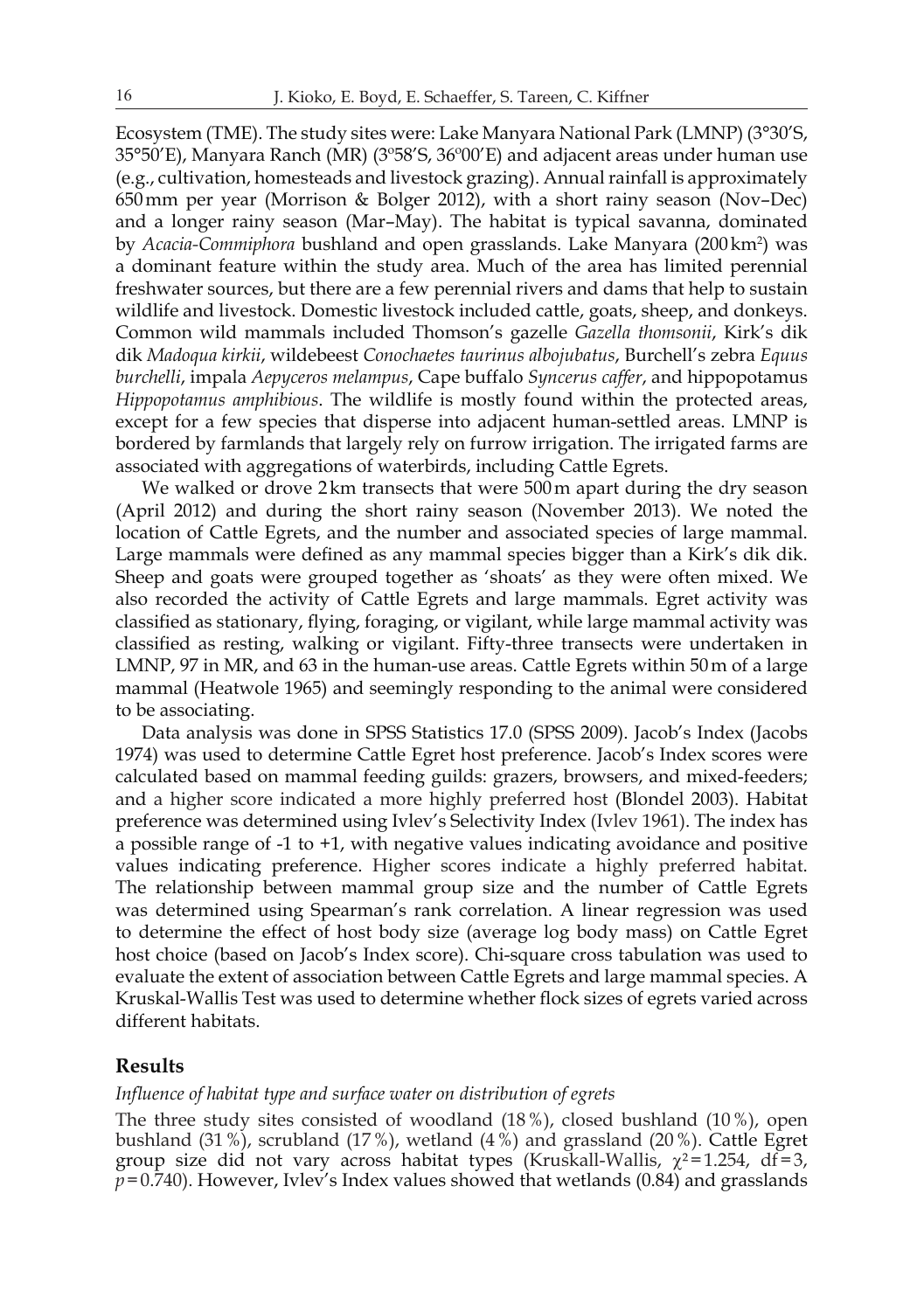(0.42) were preferred, while open bushland (-0.70) and closed bushland (-0.70) were avoided. Cattle Egret presence was not dependent on the presence of water, but was positively related to the distance from the nearest water point  $(r_s=0.534, p < 0.001)$ .

### *Egret host selection based on feeding behaviour and activity pattern*

Cattle Egrets completely avoided all browsers—bushbuck, dik dik, giraffe and lesser kudu. Among mixed-feeders, they associated with elephants, impala and shoats. Of the pure grazers studied, buffalo, cattle, donkey, wildebeest, zebra, hippopotamus and warthog, only warthogs were not selected (Fig 1).



There was a significant relationship between the behaviour of large mammals and that of Cattle Egrets ( $\chi^2$ =15.936, df = 2, *p* < 0.001). Egrets primarily associated with cattle when they were grazing (85%). They foraged most often (75%) when large wild mammals were also foraging. When large wild mammals were resting, Cattle Egrets were rarely seen foraging (7%).

#### *Relationship between large mammal body size, group size and association with egrets*

There was a significant and positive correlation between associated large mammal body size (kg) and preference by Cattle Egrets ( $r_s$  = 0.578,  $p$  = 0.008, n = 20). (Fig. 2). This suggests that larger bodied mammals are more likely to be selected.

When data for all large mammals (including cattle), were grouped, there was a significant positive correlation between mammal group size and the number of Cattle Egrets ( $r_s$ =0.431,  $p$ <0.001, n=117). There was also a significant positive correlation between cattle group size and Cattle Egret group size  $(r_s=0.381, p<0.05, n=57)$ . However, there was no significant correlation between Cattle Egret group size and the group sizes of Cape buffalo, zebra, shoats, donkeys and hippopotamus.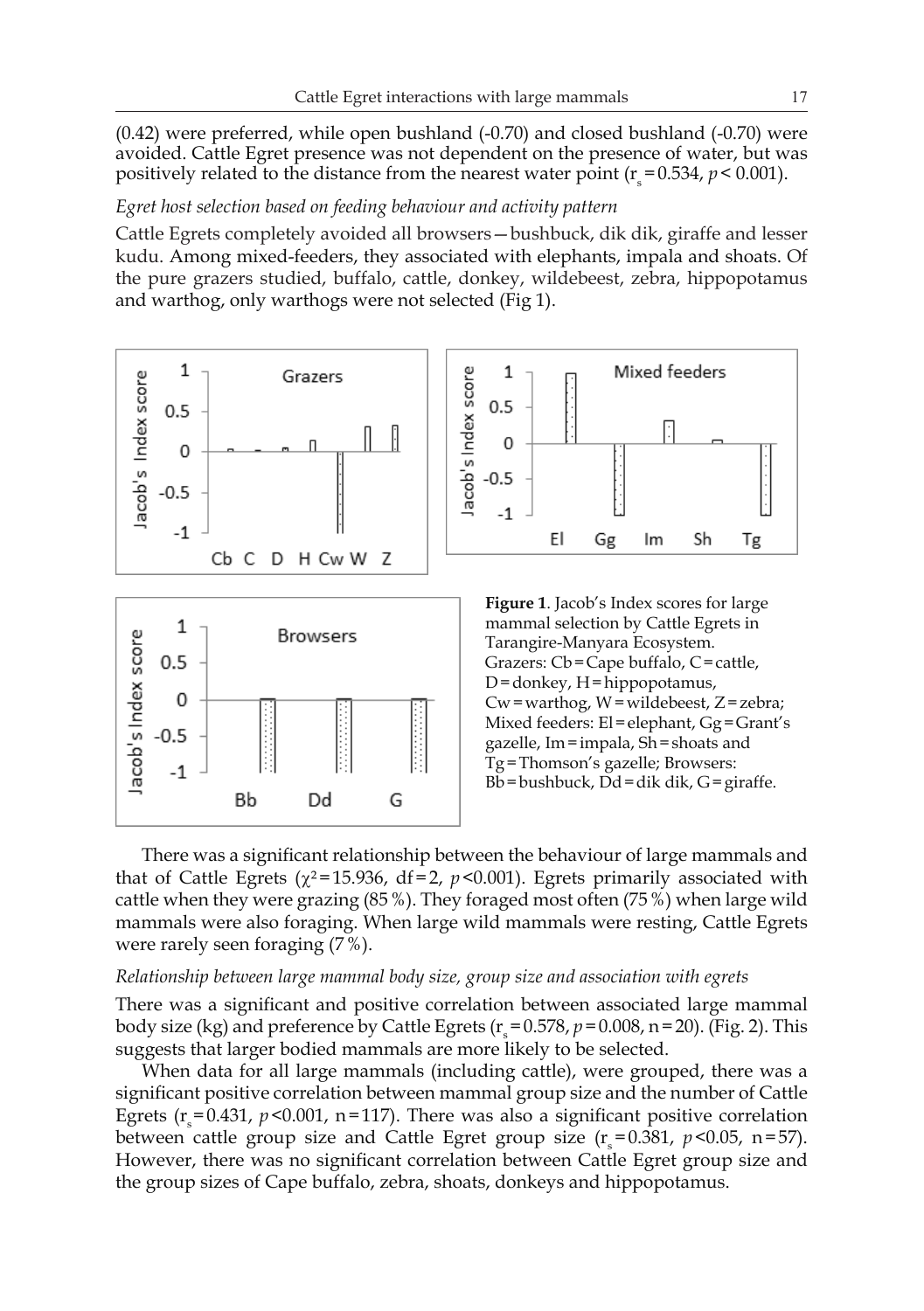

**Figure 2.** Relationship between host preference by Cattle Egrets and large mammal body size.

# **Discussion**

Cattle Egrets preferred grassland and wetland habitats. Wahungu *et al*. (2003) observed that Cattle Egrets feed efficiently in grasslands, less in shrubland, and the least in woodland habitats. In closed habitats such as woodlands and shrublands, ground layer vegetation is often poorly developed and large mammal grazers are sparse (Dean & MacDonald 1981), thus feeding association is expected to be lower. Cattle Egrets usually use vegetation near wetlands as roosting sites (Zimmerman *et al.* 1996). While Cattle Egrets have adapted to foraging on land and have lost the ability, possessed by their wetland relatives, to accurately correct for light refraction by water (Katzir *et al.* 1999), they rely heavily on wetland as feeding grounds, where they associate with other waterbirds (Kour & Sahi 2012). The lack of a positive relationship between Cattle Egrets and the presence of water suggests that other factors such as associated mammal species may be of greater importance to egret distribution. The positive correlation between Cattle Egrets and the distance from water points suggests that they are likely to move further away from water points in search of potential hosts. Cattle, one of their key hosts (Dinsmore 1973, Grubb 1976) forage widely in savannas.

Cattle Egrets associated with large mammals, both wild and domestic, but preferred grazers over browsers and mixed-feeders. They intentionally approach large mammals where they get an opportunity to feed on insects that are flushed by the grazing animals (Dean & MacDonald 1981), thus spending less energy searching for prey (Seedikkoya *et al*. 2005). The higher association between Cattle Egrets and cattle suggests a selective advantage. When in the company of cattle, their efficiency is 3.60 to 5.20 times more than when they not associated with cattle (Dinsmore 1973, Grubb 1976). Their association with wild large mammal grazers such as Cape buffalo, wildebeest, and zebra is likely to be due to the large aggregations among these species that improves the potential for more insects being flushed. Large mammal grazers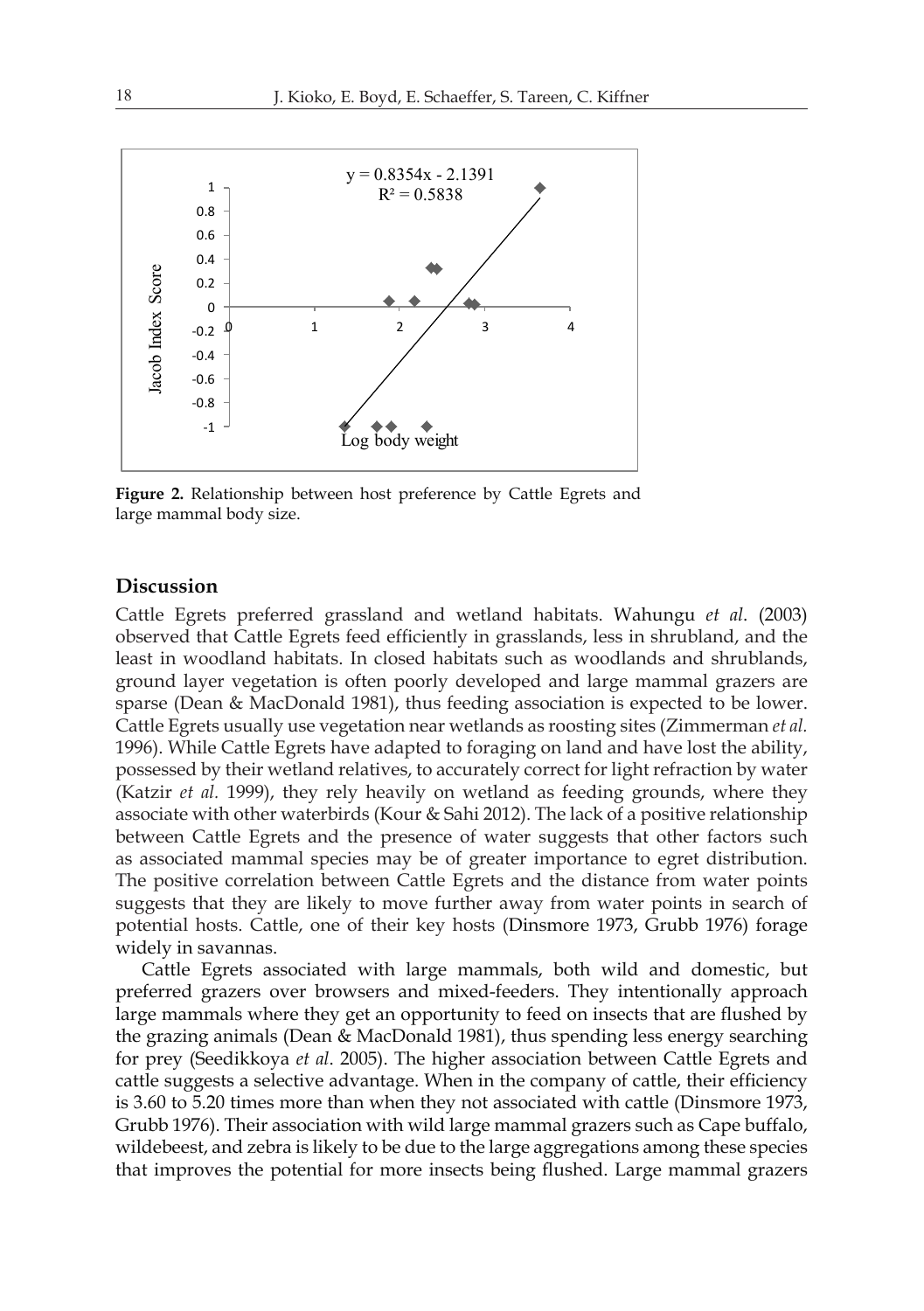are more likely to be found within grassland habitats that are also the preferred habitat for Cattle Egrets. Their close association with hippopotamus is likely due to habitat overlap, with both having a high affinity for wetlands (Collopy  $\&$  Jelks 1989). When hippopotamus bask outside water or graze during the day, Cattle Egrets perched on them to serve as vantage foraging points. The tendency for Cattle Egrets to avoid mixed-feeders and browsers is probably because most of these species utilize relatively closed habitats (Burkepile *et al*. 2013) and occur in smaller groups.

Cattle Egrets preferred large-bodied grazers over small-bodied ones. It is likely that large-bodied grazers disturb more prey and also provide vantage points for the birds. An increase in egret group size was concurrent with augmented large mammal group size. However, when examined by species, only cattle group size was significantly correlated with Cattle Egret group size. Burger & Gochfeld (1982) suggest that typical cattle walking speed (10–30m per step per minute) optimizes Cattle Egret foraging. This suggests that Cattle Egrets select hosts that offer them the best foraging success.

Considering that Cattle Egrets are closely associated with large mammals, a decline in the latter may negatively impact egret populations. Current trends show declines of most large mammals, including livestock, in southern Kenya (Ogutu *et al*. 2014), the Maasai Mara region (Ogutu *et al*. 2011), and in northern Tanzania (Rogers *et al.*  2003). Measures that protect rangelands for both wildlife and livestock can safeguard the future of Cattle Egrets.

### **Acknowledgements**

This study was financially and logistically supported by the School for Field Studies Center for Wildlife Studies–Tanzania. The research was done under TAWIRI Research permit No 2012- 241-NA-2012-57.

## **References**

- Birdlife International 2014. *Bubulcus ibis*. The IUCN Red List of Threatened Species.Version 2014.3. www.iucnredlist.org. Downloaded on 18 March 2015.
- Blondel, J. 2003. Guilds or functional groups: does it matter? *Oikos* 100: 223–231.
- Burkepile, D.E., Burns, C.E., Tambling, C.J., Amendola, E., Buis, G.M., Govender, N., Nelson, V., Thompson, D.I., Zinn A.D., & Smith, M.D. 2013. Habitat selection by large herbivores in a southern African savanna: the relative roles of bottom-up and top-down forces. *Ecosphere* 4: art139. http://dx.doi.org/10.1890/ES13-00078.1.
- BURGER, R.J. & GOCHFELD, M. 1982. Host selection as an adaptation to host-dependent foraging success in the Cattle Egret (*Bubulcus ibis*). *Behavior* 79: 212–229.
- BURGER, J. & GOCHFELD, M. 1993. Making foraging decisions: Host selection by Cattle Egrets (*Bubulcus ibis*). *Ornis Scandinavica* (1993): 229–236.
- Collopy, M.W. & Jelks, H.L. 1989. Distribution of foraging wading birds in relation to the physical and biological characters of freshwater wetlands in southwest Florida. FG&FWFC, Nongame Wildlife Program Final Report, 102.
- DEAN, W.R.J. & MACDONALD, I.A.W. 1981. A review of African birds feeding in association with mammals. *Ostrich* 52: 135–155.
- Dinsmore, J.J. 1973. Foraging success of Cattle Egrets, *Bubulcus ibis*. *American Midland Naturalist* 89: 242–246.
- Grubb, T.C. 1976. Adaptiveness of foraging in the Cattle Egret. *Wilson Bulletin* 88:145–148.
- Heatwole, H. 1965. Some aspects of the association of Cattle Egrets with cattle. *Animal Behavior* 13: 79–83.
- Ivlev V.S. 1961. Experimental ecology of the feeding of fishes. New Haven, USA: Yale University Press.